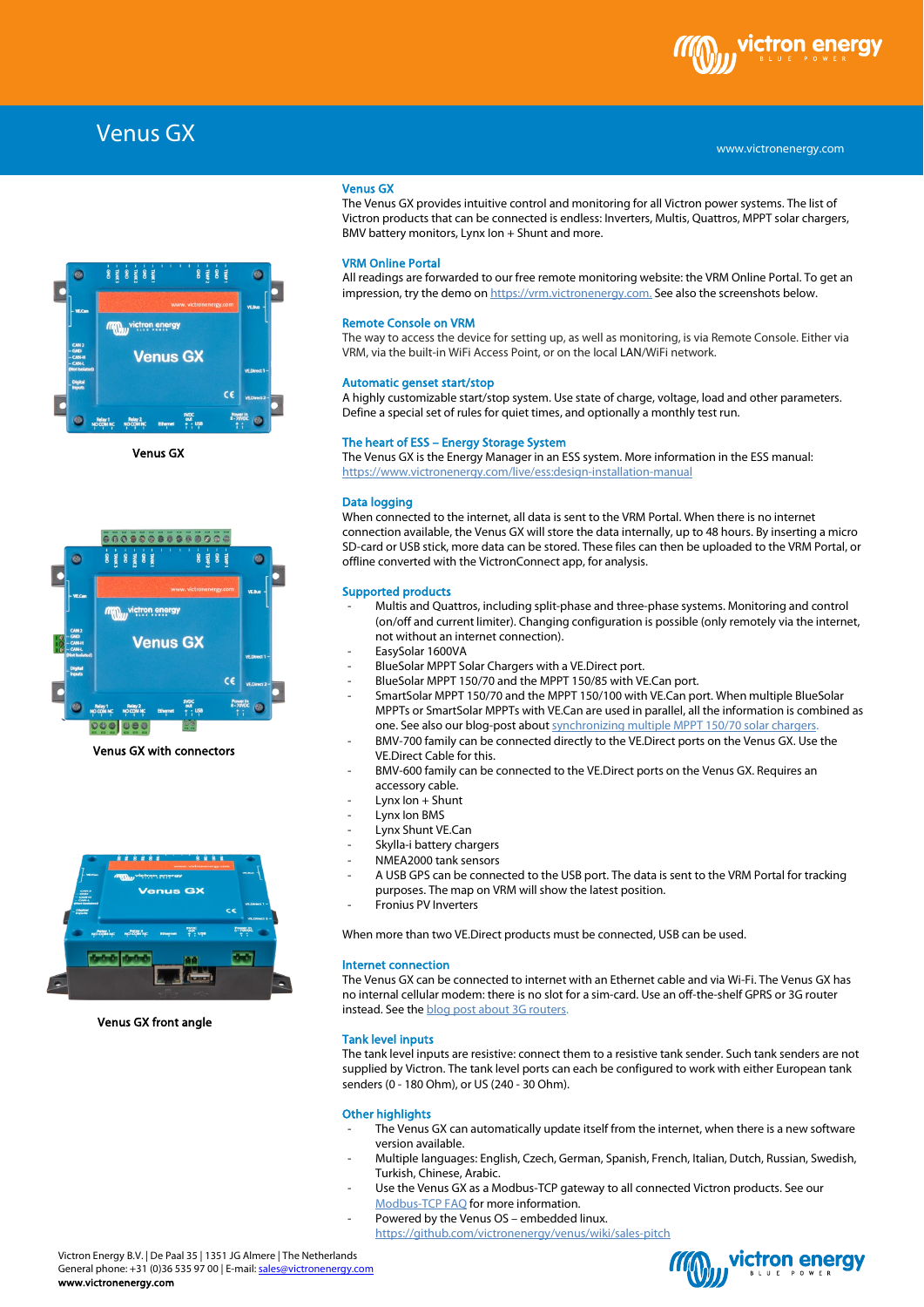

# Venus GX

www.victronenergy.com

| <b>Venus GX</b>              |                                                                                 |               |             |
|------------------------------|---------------------------------------------------------------------------------|---------------|-------------|
| Power supply voltage range   | $8 - 70V$ DC                                                                    |               |             |
| <b>Current Draw</b>          | 210 mA @ 12V                                                                    | 110 mA @ 24V  | 60 mA @ 48V |
| <b>Communication ports</b>   |                                                                                 |               |             |
| <b>VE.Direct</b>             | 2 separate VE.Direct ports - isolated                                           |               |             |
| VF Can                       | 2 paralleled RJ45 sockets - isolated                                            |               |             |
| CAN                          | 2 <sup>nd</sup> CAN interface - non isolated                                    |               |             |
| VE.Bus                       | 2 paralleled RJ45 sockets - isolated                                            |               |             |
| <b>USB</b>                   | 2 USB Host ports - not isolated                                                 |               |             |
| Ethernet                     | 10/100/1000MB RJ45 socket - isolated except shield                              |               |             |
| <b>WiFi Access Point</b>     | Use to connect to Remote Console                                                |               |             |
| <b>WiFi Client</b>           | Connect the Venux GX to an existing WiFi network                                |               |             |
| IO                           |                                                                                 |               |             |
| Potential free contact       | NO/COM/NC - 6 A 250 VAC/30 VDC                                                  |               |             |
| Tank level inputs            | 3 x Configurable for European (0 - 180 Ohm) or US (240 - 30 Ohm)                |               |             |
| Temperature level inputs     | 2 x Requires ASS000001000.                                                      |               |             |
| 3rd party interfacing        |                                                                                 |               |             |
| Modbus-TCP                   | Use Modbus-TCP to monitor and control all products connected to the<br>Venus GX |               |             |
| <b>JSON</b>                  | Use the VRM JSON API to retrieve data from the VRM Portal                       |               |             |
| Other                        |                                                                                 |               |             |
| Outer dimensions (h x w x d) |                                                                                 | 45 x 143 x 96 |             |
| Operating temperature range  | -20 to $+50^{\circ}$ C                                                          |               |             |
| <b>Standards</b>             |                                                                                 |               |             |
| Safety                       | EN 60950-1:2005+A1:2009+A2:2013                                                 |               |             |
| <b>EMC</b>                   | EN 61000-6-3, EN 55014-1, EN 61000-6-2, EN 61000-6-1, EN 55014-2                |               |             |
| Automotive                   | In progress                                                                     |               |             |